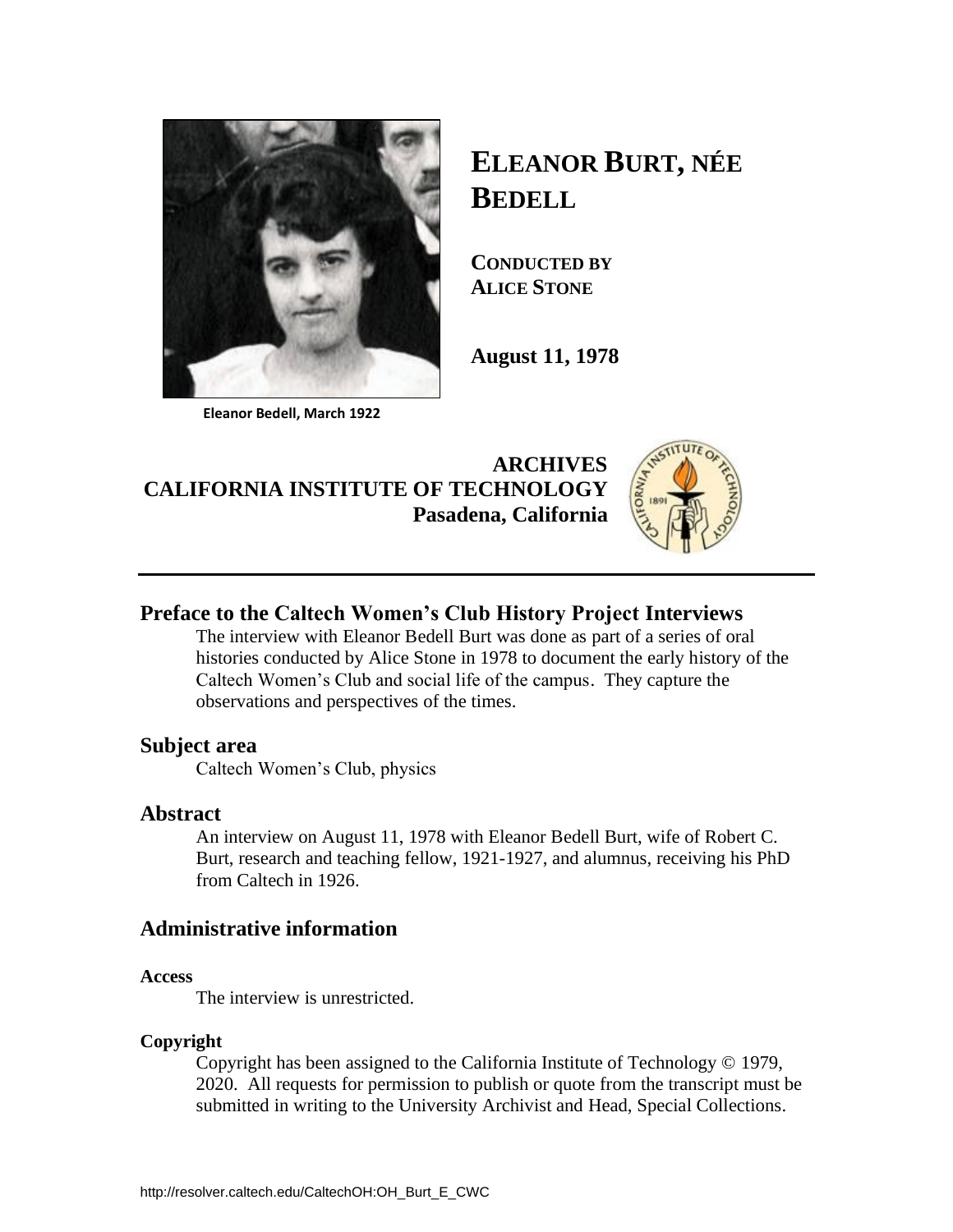#### **Preferred citation**

Burt, Eleanor Bedell. Interview by Alice Stone. Pasadena, California, August 11, 1978. Oral History Project, California Institute of Technology Archives. Retrieved [supply date of retrieval] from the World Wide Web: http://resolver.caltech.edu/CaltechOH:OH\_Burt\_E\_CWC

#### **Contact information**

Archives, California Institute of Technology Mail Code B215-74 Pasadena, CA 91125 Phone: (626)395-2704 Fax: (626)395-4073 Email: archives@caltech.edu

Graphics and content © 2020 California Institute of Technology.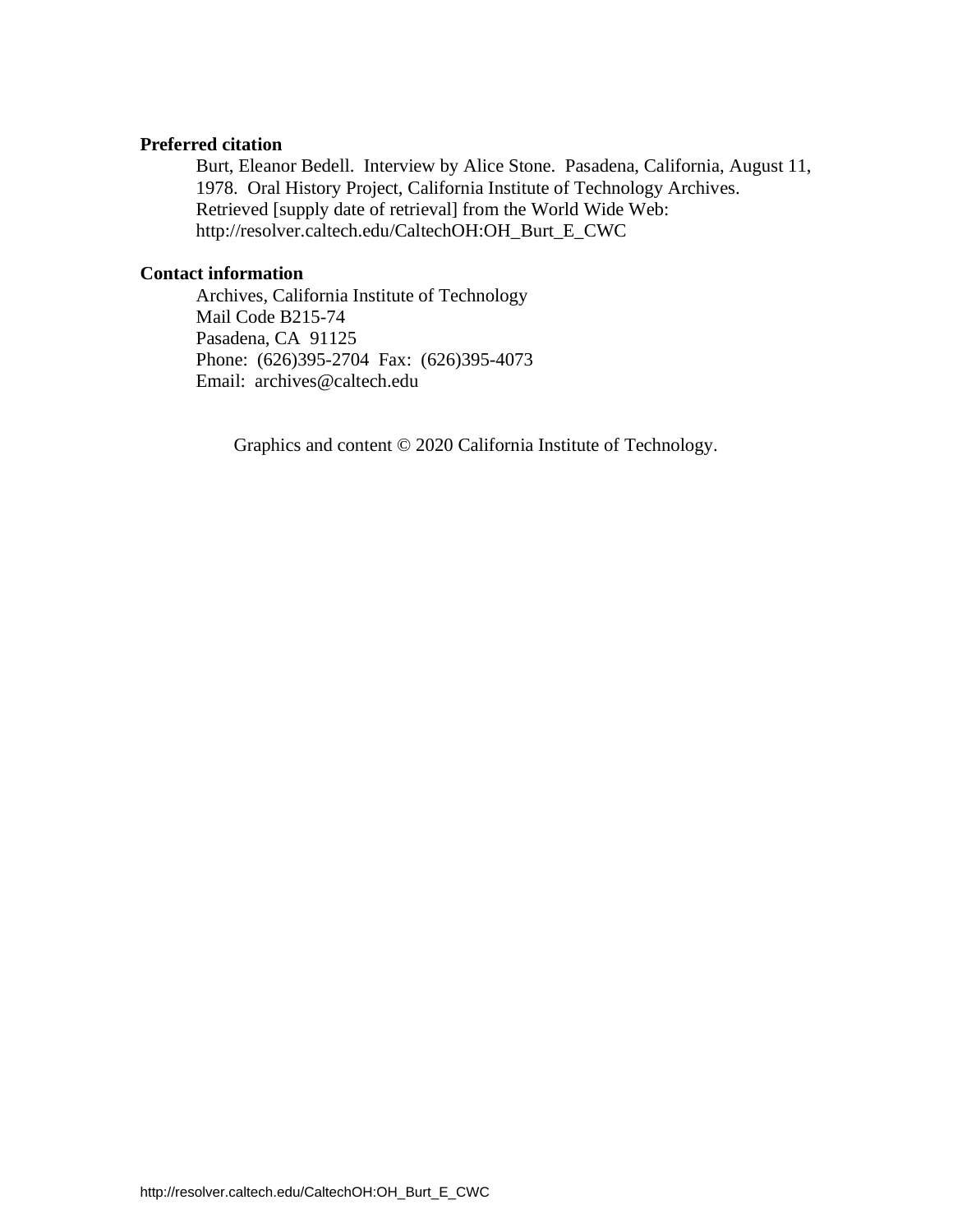**CALTECH WOMEN'S CLUB** 

**ORAL HISTORY INTERVIEWS**

## **INTERVIEW WITH ELEANOR BURT, NÉE BEDELL**

## **PRESIDENT OF THE CALTECH WOMEN'S CLUB 1924-1925**

**[WIFE OF ROBERT BURT, CALTECH ALUMNUS AND RESEARCH/TEACHING FELLOW]** 

**CONDUCTED BY ALICE STONE**

**AUGUST 11, 1978** 

**Copyright © 1979, 2020 by the California Institute of Technology**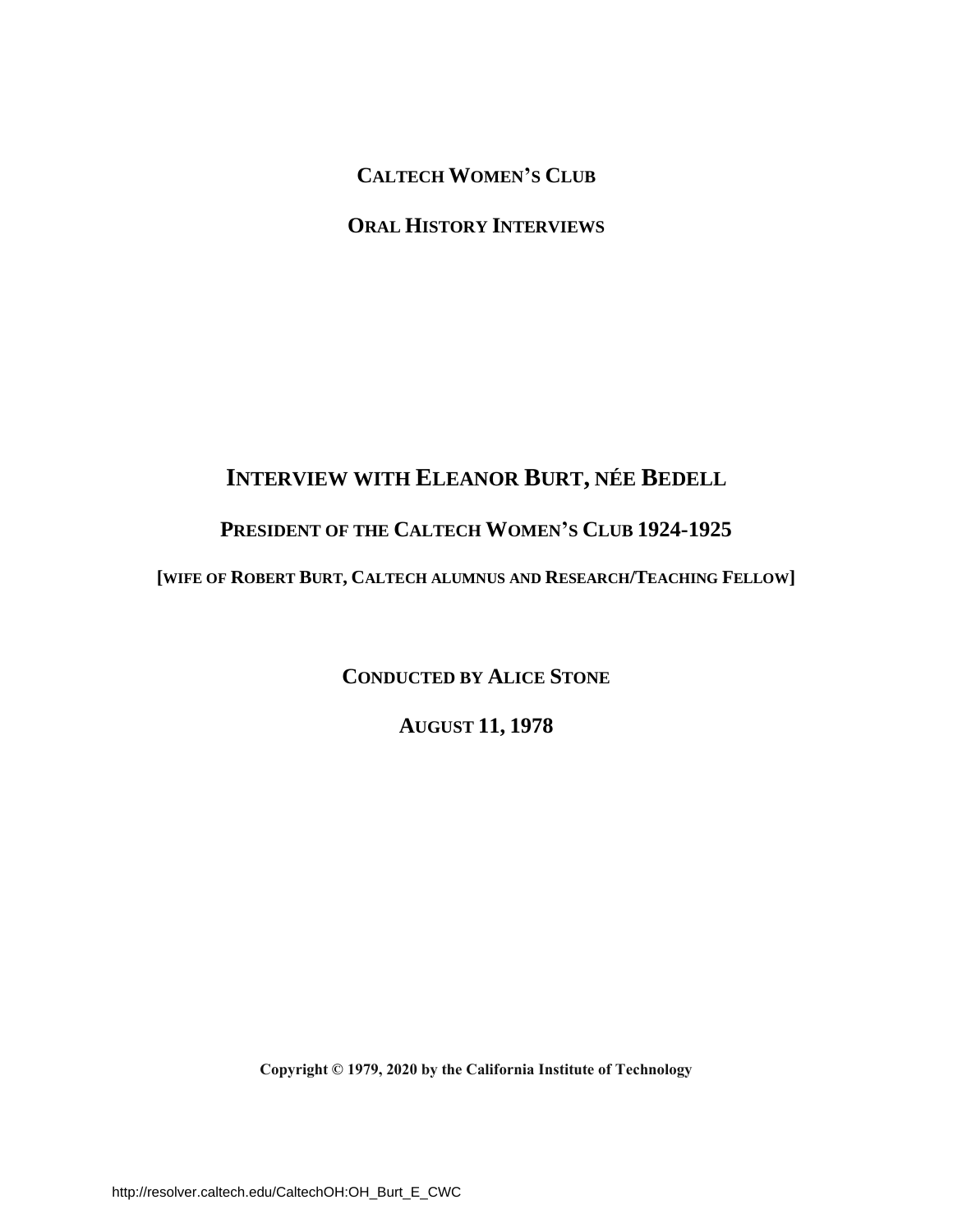## **WOMEN'S CLUB OF THE CALIFORNIA INSTITUTE OF TECHNOLOGY**

#### **HISTORY PROJECT**

#### **Interviews with Club Presidents serving from 1916 to 1931**

#### **1979**

#### **INTRODUCTION**

When Roxana Anson was president of the Caltech Women's Club in 1977-1978, she noticed that though the Club was founded in 1916, there were no records dating before 1931. She asked me to establish some form of historical record for that period.

We decided to limit ourselves to informal interviews of women who served as president from 1916 to 1931. Tapes or notes would be transcribed, and excerpts published in the monthly Club *Bulletin*. To ensure continuity of possession of at least one copy of the Project, the Caltech Archives agreed to become the primary repository, with a duplicate to remain in the Club files.

The Project assumed a pattern and identity stemming directly from the Women's Club, which was formed as a purely social organization and still sees itself as such. In this context, it seemed inappropriate to ask for personal details that were not volunteered and to pursue apparent inaccuracies.

Caveats should be noted. First, not all the living 1916-1931 presidents are included. Hazel Bates (Mrs. Stuart J. Bates, Chemistry), was unable to complete her interview because of illness, though it is hoped she will be able to at some later date. Second, we interviewed a gracious lady we mistakenly believed to have been the first Women's Club president, Mrs. Walter Adams. Unfortunately, the first Mrs. Adams died shortly after she served as president, and we were unaware of Mr. Adams' second marriage until after the interview appeared in the *Bulletin*. Third, the Project has been completed without the benefit of several pairs of eyes checking for errors. Therefore, there are probably many, and are all mine.

We hope the Project will be viewed as being both complementary and complimentary: complementary in that it concentrates on the Institute's social—as opposed to scientific life through memories of faculty wives; and complimentary in that through the Project we spent some time with—and thus paid homage to—those women who established traditions of helpfulness and friendliness that make our lives more pleasant.

Alice Stone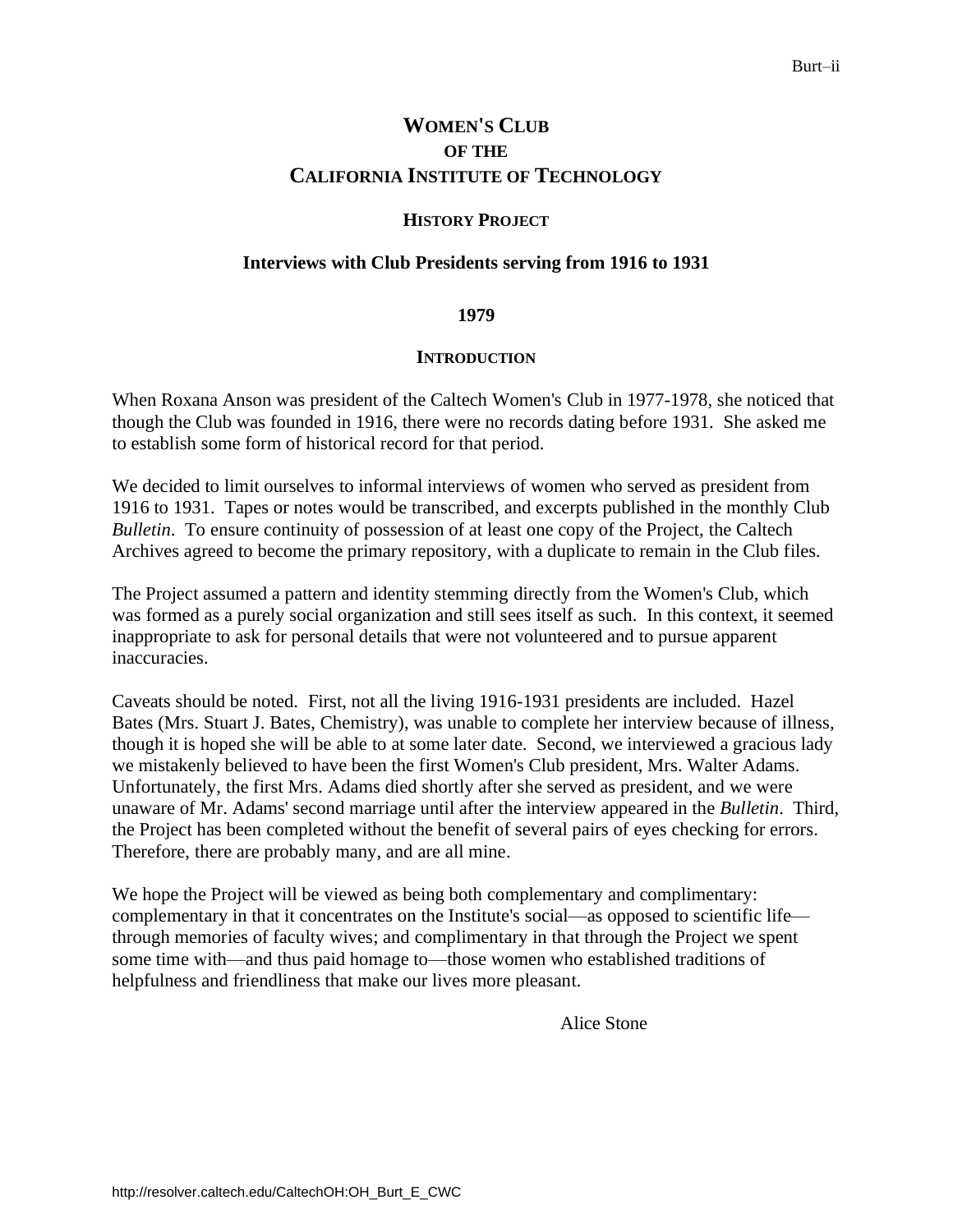

**Eleanor Bedell, March 1922**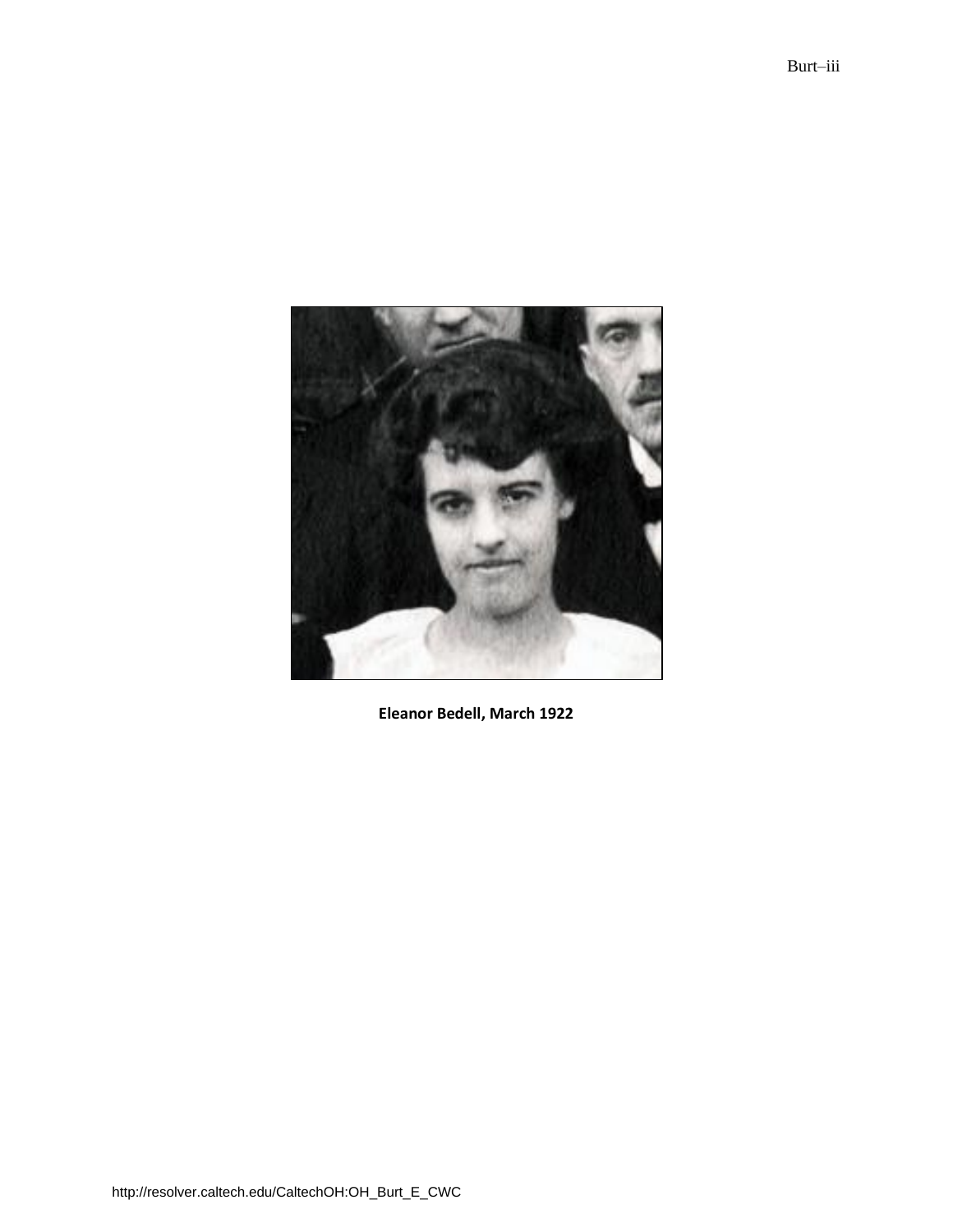#### **TABLE OF CONTENTS**

#### **INTERVIEW WITH ELEANOR BEDELL BURT**

| Early history of Throop and Caltech. Early Women's Club.<br>Bob Burt's trip to California with Ike Bowen & Glenn Millikan.<br>Women's Club meeting places. Club dress customs.                                          | $1-4$     |
|-------------------------------------------------------------------------------------------------------------------------------------------------------------------------------------------------------------------------|-----------|
| Greta Millikan. Club programs and dues. Club Christmas party.<br>Payment as secretary in 1920s. Balch's golden wedding anniversary party.                                                                               | $4-6$     |
| Early memories, first days in Pasadena. Pasadena Playhouse performance.<br>Arroyo Seco trip with Inga Howard. First day on campus. Working conditions<br>on campus.                                                     | $6 - 8$   |
| Bridge Lab dedication. Mt. Lowe Railway. San Gabriel Canyon trip.<br>Venice Pier. Bob Burt's Stanley Steamer.                                                                                                           | $9-11$    |
| First Women's Club meeting. Family camping trip, wedding.<br>Women's Club meetings, Culbertson Hall.<br>Club meetings: Maryland Hotel dinner, circus party, Christmas party.<br>Millikan and comment on students' cars. | $11 - 12$ |
|                                                                                                                                                                                                                         | $12 - 14$ |

[Trips to Palm Springs, Death Valley,](#page-17-0) Ensenada.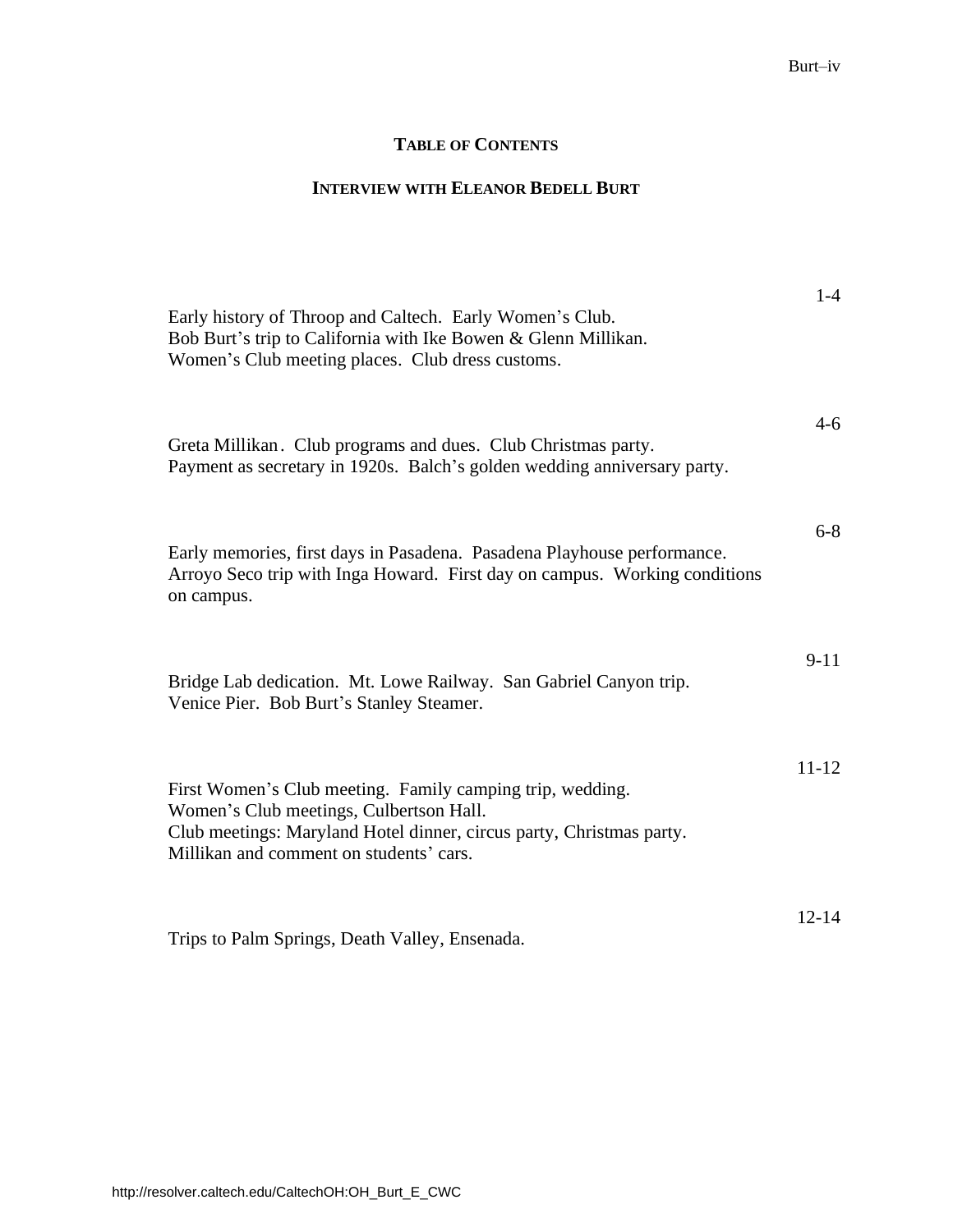### **INTERVIEW WITH ELEANOR BEDELL BURT**

## <span id="page-6-0"></span>**President of the Caltech Women's Club 1924-1925 [wife of Robert Burt, Caltech alumnus and research/teaching fellow]**

#### **Conducted by Alice Stone August 11, 1978**

#### **ELEANOR BURT SPEAKING:**

Looking back over [5] 6 years of a life closely associated with the California Institute of Technology and the Women's Club—which was then known as the Faculty Women's Club—many, many memories flood back.

When I arrived in January of 1922 as the first secretary of the Norman Bridge Laboratory of Physics under the direction of Dr. R. A. Millikan, Caltech was already on its way to becoming one of the outstanding research institutions of the United States.

In 1891 Amos G. Throop, a Chicago businessman with an ambition to contribute to the education of young men and women, founded Throop University, becoming Throop Polytechnic University one year later, coeducational with grades from kindergarten through college. Charles A. Keyes became president, with an enrollment of 630 students. The buildings were at Chestnut and Fair Oaks in Pasadena.

In 1908 the far visioned Board of Trustees moved the campus to its present site, renamed it Throop College of Technology, made it a non-coeducational institution and dropped the elementary grades. Dr. George Ellery Hale, the great astronomer, and Arthur Fleming began the development of a school to provide the best in engineering and science. World War I intervened as it trained men for active war duty.

But in 1920 a new step was taken, and it was renamed the California Institute of Technology, expanding into a great research institution. The original Throop Hall was followed by the Gates Chemical Laboratory, and in 1922 by the Norman Bridge Laboratory of Physics. Dr. Robert A. Millikan of Chicago was persuaded to come west to head the Physics Department and become the president of the Executive Council—he never would use the name President—succeeding Dr. James A. B. Scherer, who had been president since 1910 of the old college. Dr. Arthur A. Noyes came from the Massachusetts Institute of Technology at much the same time to head the Chemistry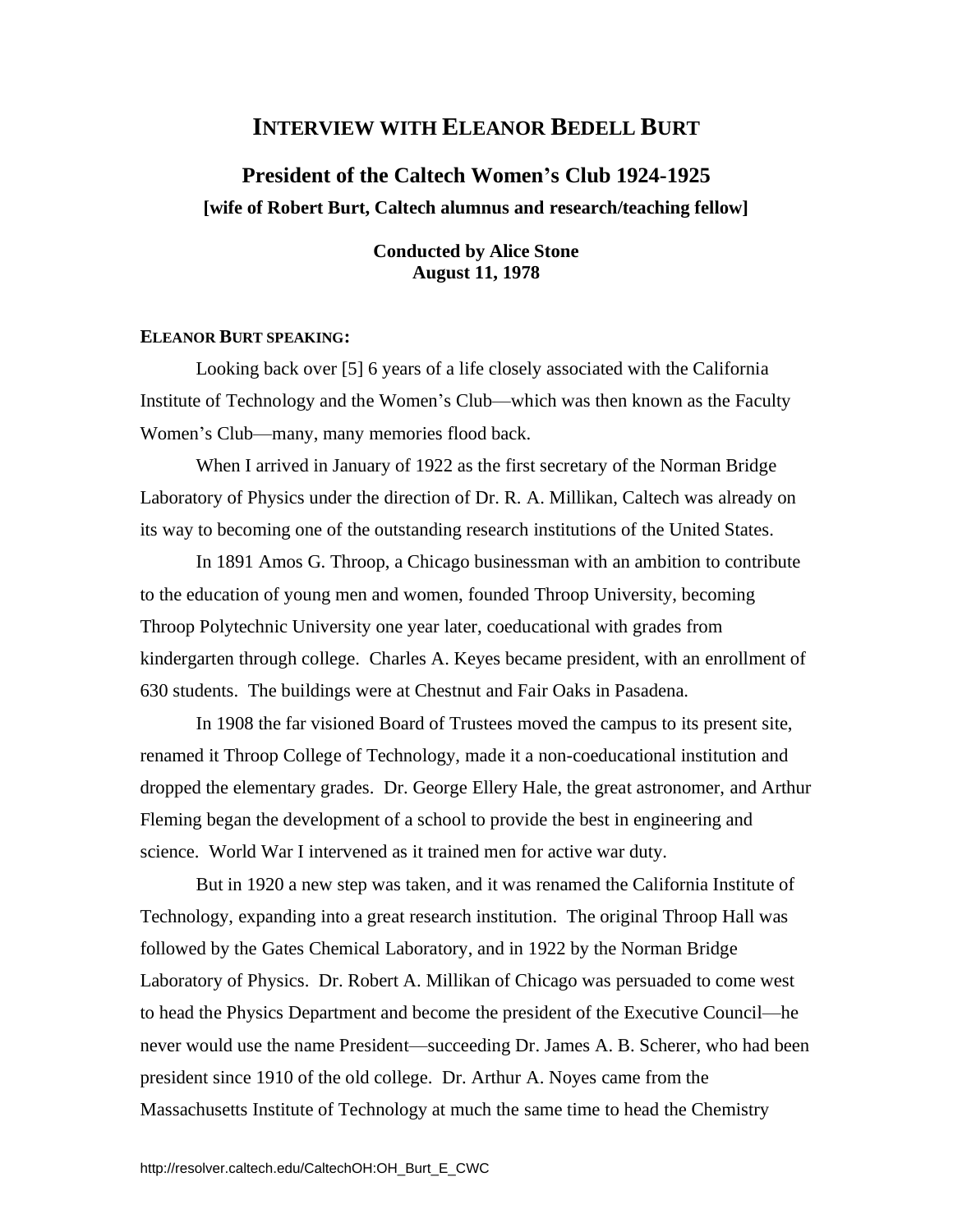Department in the Gates Laboratory. With Noyes, Millikan and Hale, the fame of Caltech soon spread worldwide.

Visiting lecturers [came], notably A. Joffe, the Russian physicist; [Vilhelm] Bjerknes of Norway; [Paul] Ehrenfest; and the famous Dutch physicist, H. A. Lorentz, followed later by Albert Einstein. They came from abroad and the graduate school became of utmost importance. Dr. John P. Buwalda, geologist, and Dr. Thomas Hunt Morgan, biologist, added new departments and new prestige.

Dabney Hall of the Humanities was soon built to further the cultural training of these young students and engineers. Dr. and Mrs. Millikan always felt strongly that the cultural aspect of life should not be neglected, and it was for that reason that she had the young wives of the Faculty Women's Club come over for her Sunday teas and invited the undergraduate students so that they might learn proper manners.

Serving first under President Scherer, and then under Dr. Millikan, were, as I remember, E. C. Barrett, Secretary, whose wife was active in the Faculty [Women's] Club; Van Buskirk as Treasurer; Miss Inga Howard as private secretary to the president; and Miss Spinning as Librarian, all at Throop in the beginning. Professor Franklin Thomas headed the Civil Engineering Department and Dr. Royal Sorensen headed the Electrical Engineering Department.

In the early days, the wives of those men were really the nucleus of the Caltech Faculty Women's Club. When I first came in 1922, they were the ones that I remember helping me and calling on me and being of great assistance. They were very much beloved, and of course Grace Sorensen is still living. She is in her high nineties and I talk to her and see her often. She is in a little apartment of her own up on Villa, just east of Lake.

You asked how Bob and I happened to come to Caltech. Bob had accepted a research fellowship from Dr. Millikan of Chicago after his graduation from Cornell in 1921. Dr. Millikan wrote him and said that he was going to a new college in California called the California Institute of Technology, and if he wished to take his PhD under him, Bob could transfer to Caltech. Bob said that he just wanted to study under Dr. Millikan, so he applied for the same research fellowship in physics at Caltech. Incidentally, he received the huge sum of \$900 a year. The regular teaching fellows only got \$600 a year,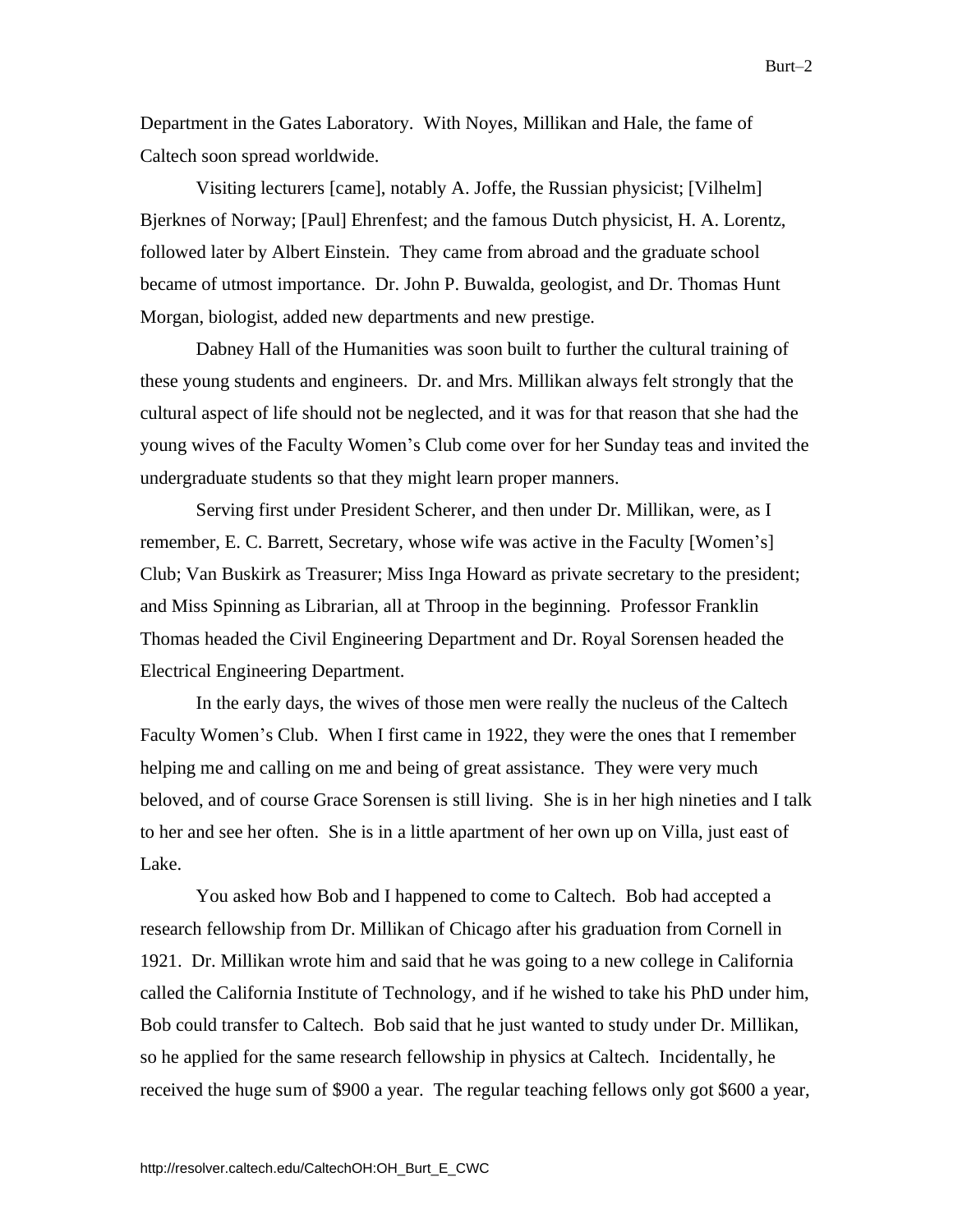so we were all on minimum budget. And I see in two or three references [that] Mrs. Millikan tried to dress simply when she invited the wives because she knew they were all on a budget, which I thought was a joke.

Dr. Millikan asked Bob to drive his car, an old Essex, to California while he and Mrs. Millikan came out by train shortly after. So, Bob set out from Chicago with Glenn Millikan, then about fourteen, and Ira Sprague Bowen—later head of Mt. Wilson-Palomar Observatories, and before that, assistant to Dr. Millikan at the Norman Bridge Laboratory, and, incidentally, a roommate of Bob's.

Neither Glenn nor Ike Bowen could drive, so Bob had the sole responsibility of driving the old Essex by himself all the way from Chicago to Pasadena over dirt roads. The last pavement ended in Chicago and started again in San Bernardino. Bob soon found out that the car was, to say the least, a little dilapidated. On desert stretches and mountains, every time they came down a hill they had to stop and get out and clean all the spark plugs. I think Ike helped on that problem. But they made it and they came out, somewhat bedraggled with beards, a little before the Millikans and left the car at the Millikans' home on Palmetto Drive, where they first lived.

I don't know when the Faculty [Women's] Club came officially into being. When I came out as Dr. Millikan's secretary in January 1922, in the Norman Bridge Laboratory, faculty wives were meeting informally in the homes of various wives. Active in this group, which was then named the Faculty Women's Club of the California Institute of Technology, were, as I remember, Mrs. R. R. Sorensen (Grace), Mrs. Franklin Thomas, Mrs. E. C. Barrett, Mrs. Walter Whitney, Mrs. Van Buskirk, Mrs. R. R. Martel, and the newly arrived Mrs. R. A. Millikan, among others. Mrs. Lucian Gilmore, Mrs. Clapp, and Mrs. Hinrichs were also active.

For many years the Faculty Women's Club met regularly on the first [Wednesday] of every month at 3 pm for tea, from October through June, in members' homes; then in Culbertson Hall basement, or sometimes up above if we had lecturers. And finally, after the Athenaeum was built in 1930, we met there. It was the custom also to have one midwinter dinner, either catered in the basement of Culbertson Hall or at one of the famous hotels—the old Vista del Arroyo, the Huntington, or the old Maryland Hotel. I well remember a dinner at the old Maryland in the winter of 1925 when I was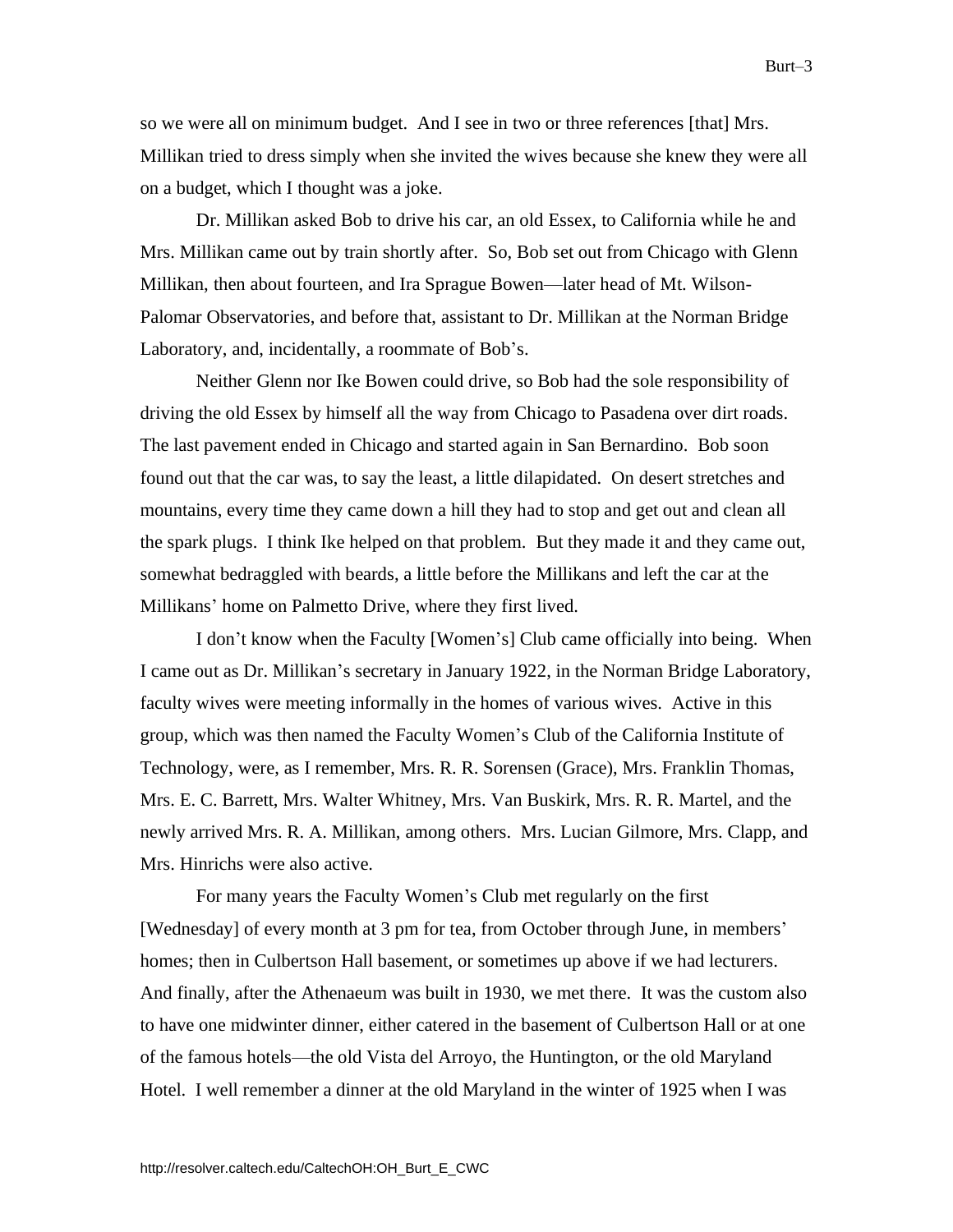<span id="page-9-0"></span>president of the club and had to introduce Dr. Millikan as our speaker a short time before our son, Frederick, was born; and I was trying to look very slim and unconcerned wearing a ruffled jabot [decorative ruffle], but I'm afraid I didn't fool anyone.

In those days of the 1920s it was considered essential to wear gloves, hat, and veil to the teas. And in October, no matter how hot it might be, we had to appear in our new heavy fall dark clothes! Maggie Laing, Mrs. Graham Laing, was the only one strongminded enough to refuse to wear hat, gloves, or much less a veil, and wore her hair cropped short long before we dared to do such things. Mrs. [Greta] Millikan was very positive about faculty wives having proper dress.

Mrs. Millikan was really remarkable. Soon after her arrival in the fall of 1921, she instituted Sunday teas at her home for the students, inviting some of us young wives to give them, as she said, proper cultural training. She was active in the Faculty Women's Club. I remember picking out cutlery and dishes for our dinners with her in the basement of Culbertson Hall, and also her interest in Pasadena community affairs. She became the third president of the Pasadena College Women's Club, from 1923 to 1925— Mrs. Frederick W. Hinrichs of Caltech was the first president. Mrs. Millikan threw herself into assisting Gilmor Brown in developing the Pasadena Community Playhouse, getting Caltech students to take part and to assist in raising funds to move the old Playhouse from the old theatre on North Fair Oaks, with its rickety folding chairs, to the beautiful new Playhouse on South El Molino, which became the official playhouse of the State of California and a training center for many of the old movie stars. In those days Pasadena had only about 50,000 [population]. We all flocked to the Playhouse and enjoyed coffee in the patio during the intermission while we visited with many of our Caltech friends.

You asked about the organization of the old Faculty Women's Club. As I remember, it was very informal; and I doubt we had a constitution in those days. When we met in members' homes, we sat and talked, knitted and sewed, and had tea without a formal program. Then as programs developed later, I doubt that our speaker was paid; and I know our dues were very low—I rather think a dollar a year just to cover mailing costs. When notices of meetings were mailed in the 1920s postcards were sent for  $1\phi$ .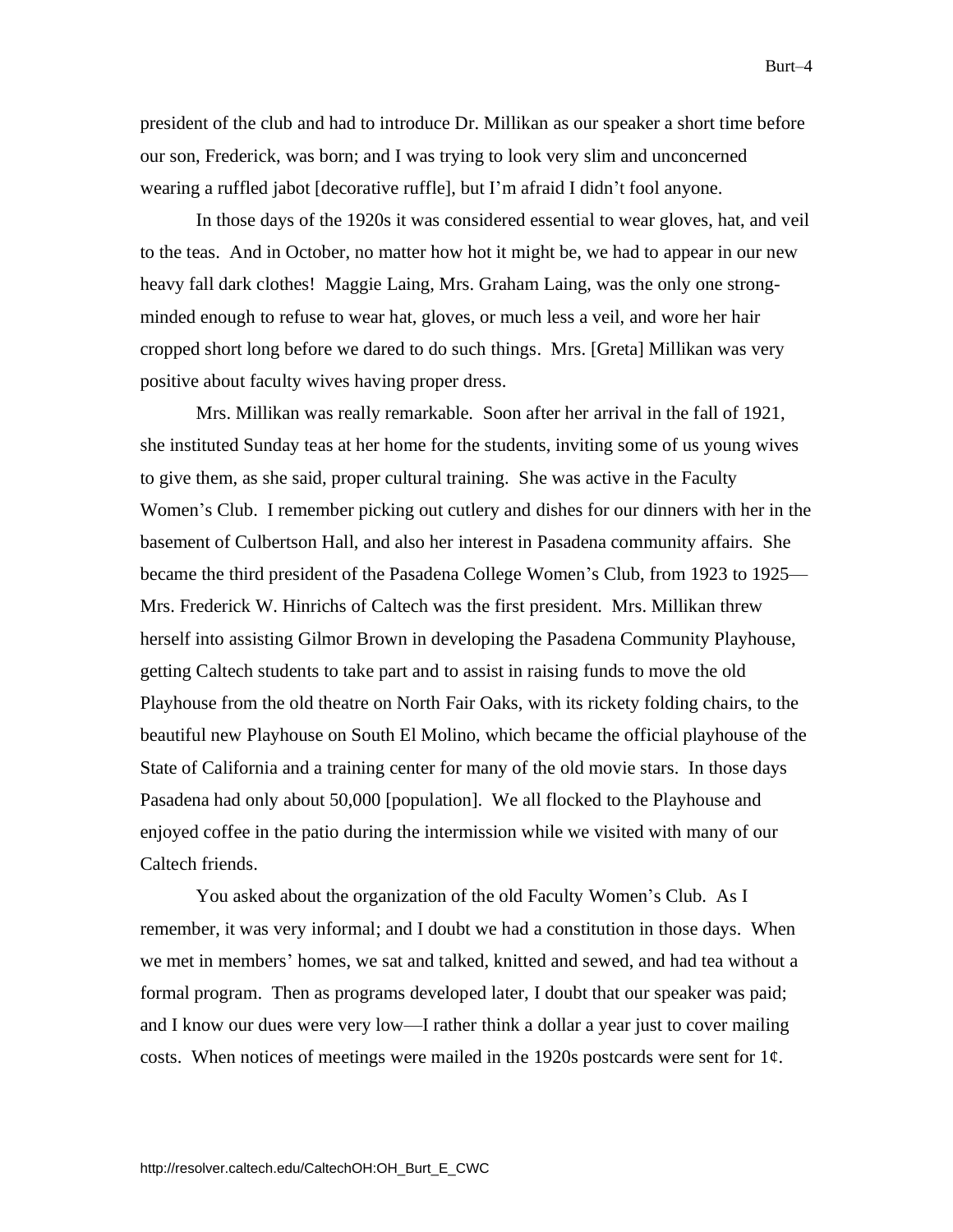I remember the older faculty wives also made formal calls on us new brides— Myrtle Kurth, Irene DuMond, and later Mrs. Linus Pauling, and Mrs. William Houston, and others. I remember May Thomas—Mrs. Franklin [Thomas]—always drove her smart little electric car with its crystal vase sporting a flower. In those days we were always very close and friendly and knew all the faculty wives. It was a small, intimate group. I do not recall any particularly famous speakers. The emphasis was on good fellowship and social things.

Our parties in the evening were always gay but without liquor. For a number of years, we had special ones like the circus at Culbertson Hall with all the professors in costume; and, of course, our regular Christmas parties each year with dinner, games, stunts, musical chairs, and dancing followed by Christmas carols and a late pancake supper with the professors tossing the pancakes. Even the Millikans entered into the spirit. We should badly miss that traditional party were it to be discontinued. I'd hate to see it go. And I can still remember breaking a few chairs while we were doing musical chairs till finally the Athenaeum said, "No more musical chairs!" I happened to be chairman of their parties for a number of years and ran all those.

You also asked about my working at the Institute before marriage. As I remember I received about \$100 a month as secretary of the Physics Department. I do remember definitely when I was secretary of the Graduate School at Cornell that I did receive \$100 a month. And that brings up the subject of why I came. My father, Dr. Frederick Bedell, and Dr. Millikan were exactly the same age. Father was at Cornell and was also a charter member of the American Physical Society and editor of the *Physical Review* for forty years and a very close friend of Millikan's. When he was on sabbatical and taking a trip around the United States, Dr. Millikan wrote my father and said, "Your daughter is secretary of the Graduate School at Cornell. Would she like to come out and open a new college, the California Institute of Technology?"

And so, I came out in January. Bob had already driven the Millikans' car out in October and the Millikans came a short time afterwards. After marriage, I doubt that I would have been accepted. In those days, wives did not work outside their homes; but we had plenty of bridge parties and social events for the wives.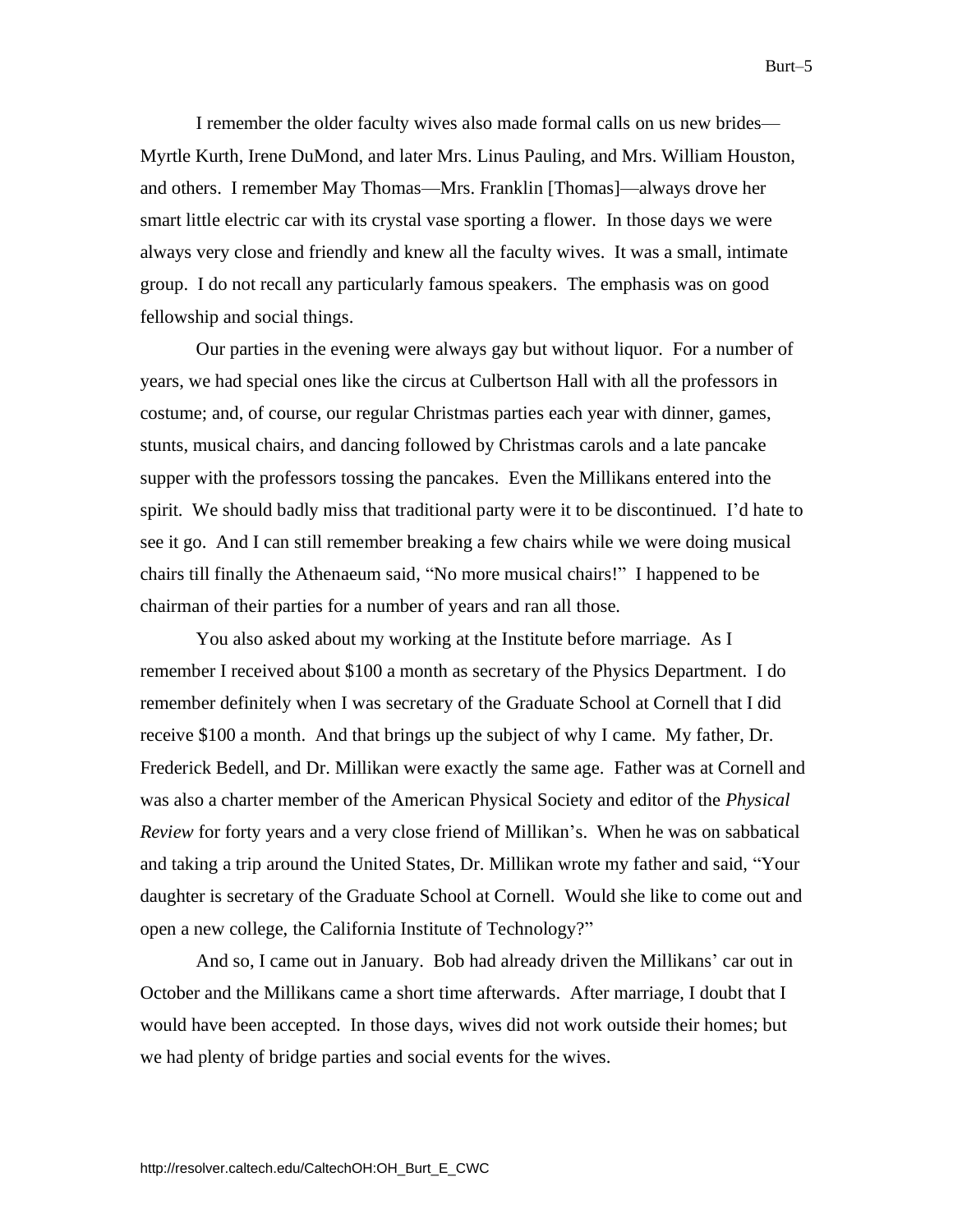Burt–6

<span id="page-11-0"></span>One of the great events of the early 1930s [was] soon after the Athenaeum was built. The Allan Balchs [Allan and Janet Balch] gave a party at the Athenaeum to celebrate their golden wedding anniversary, inviting all the faculty and wives. It was a hot summer afternoon. We came in light clothes—our very best—to find the Balchs receiving in a golden bower with the Los Angeles Symphony Orchestra playing in the background and the Olive Walk festooned with gold leaves and lights. After we came, the Balchs asked us to stay for dinner and dancing afterwards. Tables with white cloths were stretched down the Olive Walk and it turned cold. And the wives, clad only in their light summer afternoon frock, had to take refuge from the cold at times in the beautiful new Athenaeum. Never was there such a party! At the end of about three hours, as I remember it, the Balchs were tired and gave up the receiving line, but they stood for nearly three hours receiving us coming in. In the evening they put down the dance floor and had a dance band to replace the symphony orchestra, so we were there from, say, four in the afternoon until ten or eleven at night.

I could go on and on; but you see [why] I have a special love in my heart for the Faculty Women's Club and Caltech and have never regretted staying in Pasadena.

## **[NOTE: Second part of tape jammed. Due to jam, Eleanor Burt's recollections recounted by Alice Stone.]**

**QUESTION**: Eleanor, could you tell us a little about what Caltech was like when you first came in the 1920s, and what Pasadena was like then?

The winter of 1921/1922 was memorable not because of the arrival of a very timid Easterner, Eleanor Bedell, or even for the dedication of the Norman Bridge Laboratory of Physics, but for the record rainfall—well over 25 inches, as she remembers.

Eleanor, a bit tired and a bit grimy from three nights on the coal burning, jolting Santa Fe from Chicago, arrived on a beautiful sunny day in January 1922, fresh out of Smith College and Cornell University to become the first secretary of the new, still unfinished, Norman Bridge Laboratory at the invitation of Robert A. Millikan, a close friend of her father's, Frederick Bedell, a physicist at Cornell University.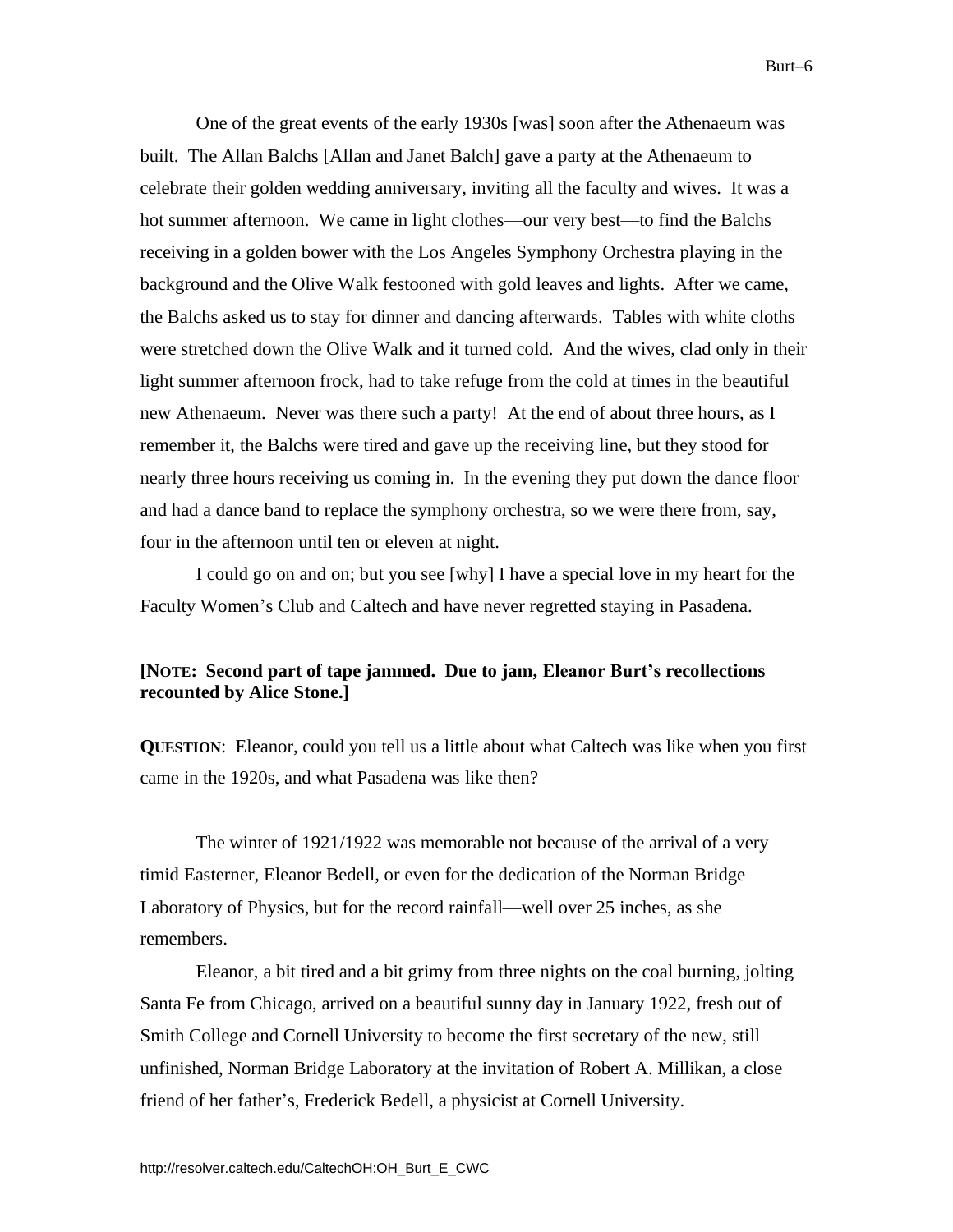Burt–7

Driving to her "boarding house," a gracious old house, on South Euclid Avenue lined with magnificent pepper trees, dripping with red berries in January sunshine, Eleanor fell in love with Pasadena on the spot. What a contrast to her New England blizzards! Feeling a bit lonely and a long way from home, she was delighted to be invited that evening to attend a play at the Pasadena Playhouse on North Fair Oaks Avenue. [Everyone] sat on folding, wooden chairs and many of the Caltech students were in the cast of players. Under the direction of Gilmor Brown, the play was quite professional and lots of fun. Eleanor's invitation that night came from the kindly, famous Dutch physicist, Dr. Hendrik A. Lorentz and his wife, who were staying at the same "boarding house" as he lectured that winter at Caltech.

#### **ELEANOR BURT CONTINUES:**

My first Sunday in Pasadena was unforgettable. Inga Howard invited me to explore the Arroyo Seco, then an unspoiled beauty spot. Leaving the car at the mouth of the canyon, taking a picnic lunch, we followed the winding, shady [stream], at times barely escaping a dunking as we hopped from rock to rock. Inga's kindness helped me through those first days in the new Norman Bridge Laboratory. She had been secretary to the president of old Throop Polytechnic and was then Dr. Millikan's indispensable secretary in Throop Hall.

Taking a rattling electric trolley car down Los Robles and out California Street no boulevard then—to the end of the line and the end of the pavement at Tournament Park, I had my first glimpse of the new California Institute of Technology, then a small group of buildings: Throop Hall, Gates Chemical Laboratory, the new Norman Bridge Laboratory of Physics, and, way off at the corner of Wilson and California, Culbertson Hall, the auditorium with a small stage and folding chairs which, as I recall, was built largely by public donations and watched over most carefully by Arthur Fleming, a large contributor. In addition, there were some old World War I barracks; and off through the orange groves an old house then used by graduate students and instructors as a faculty club [the "Old Dorm"]. What fun they had in the informal, somewhat battered, old faculty club!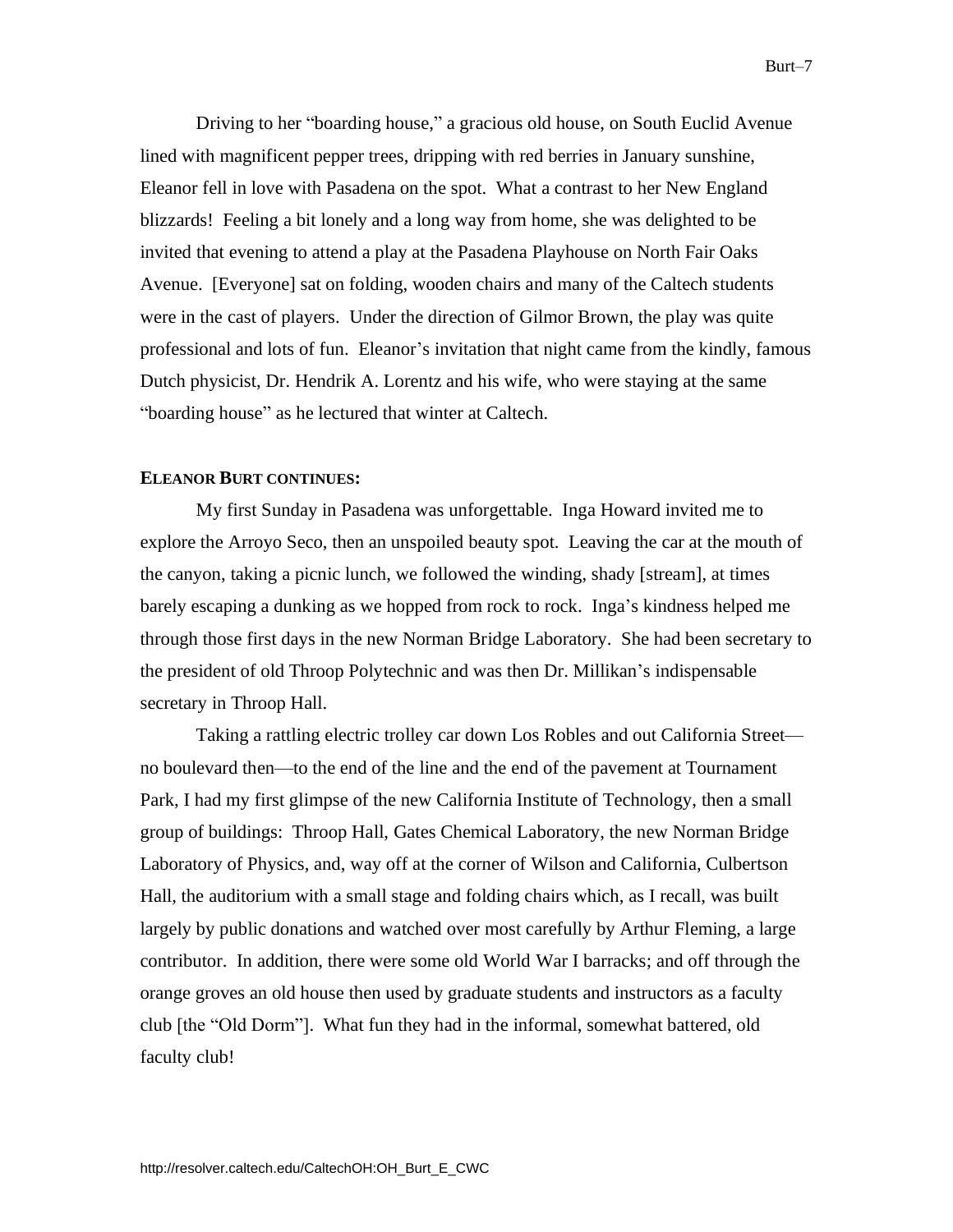That first memorable morning [when] I walked into the Norman Bridge it was almost completely bare, the concrete still damp, and with little or no heat. Earnest Watson took me down the hall to a small office on the right with a desk, a file, a chair or two and little else and said, "Miss Bedell, you better go down to Vroman's Bookstore and buy what office supplies you need." He then took me to a room across the hall and pointing to a pile of catalogs stacked on the floor, said, "Please arrange and catalog these when we have some shelves."

A short time later, Dr. Paul Epstein came into my office and said, "Miss Bedell, I want you to assist me in cataloging and arranging the physics library which will arrive soon." He pointed to the room adjoining my office, almost completely bare except for a handsome old refectory table with matching chairs from an old Spanish monastery. So began my brief career as a secretary to Dr. Millikan in the Norman Bridge Laboratory!

I have vivid recollections of that winter and spring of 1922—rain and more rain, bridges on the San Gabriel [River] being swept away, flooded streets, and my struggle to keep warm, typing in my trusty fur coat, my feet on burlap sacks in a vain attempt to keep the cold from penetrating from the still damp concrete floors—as I remember, no heat! But also, the challenge of typing scientific papers and letters for the famous Dr. Millikan, and the fun of being the only girl in the building with half a dozen young graduate students asking for dates and dropping in for a morning cup of coffee which I brewed in the tiny room off my office. This in the days before "coffee breaks" were sanctioned!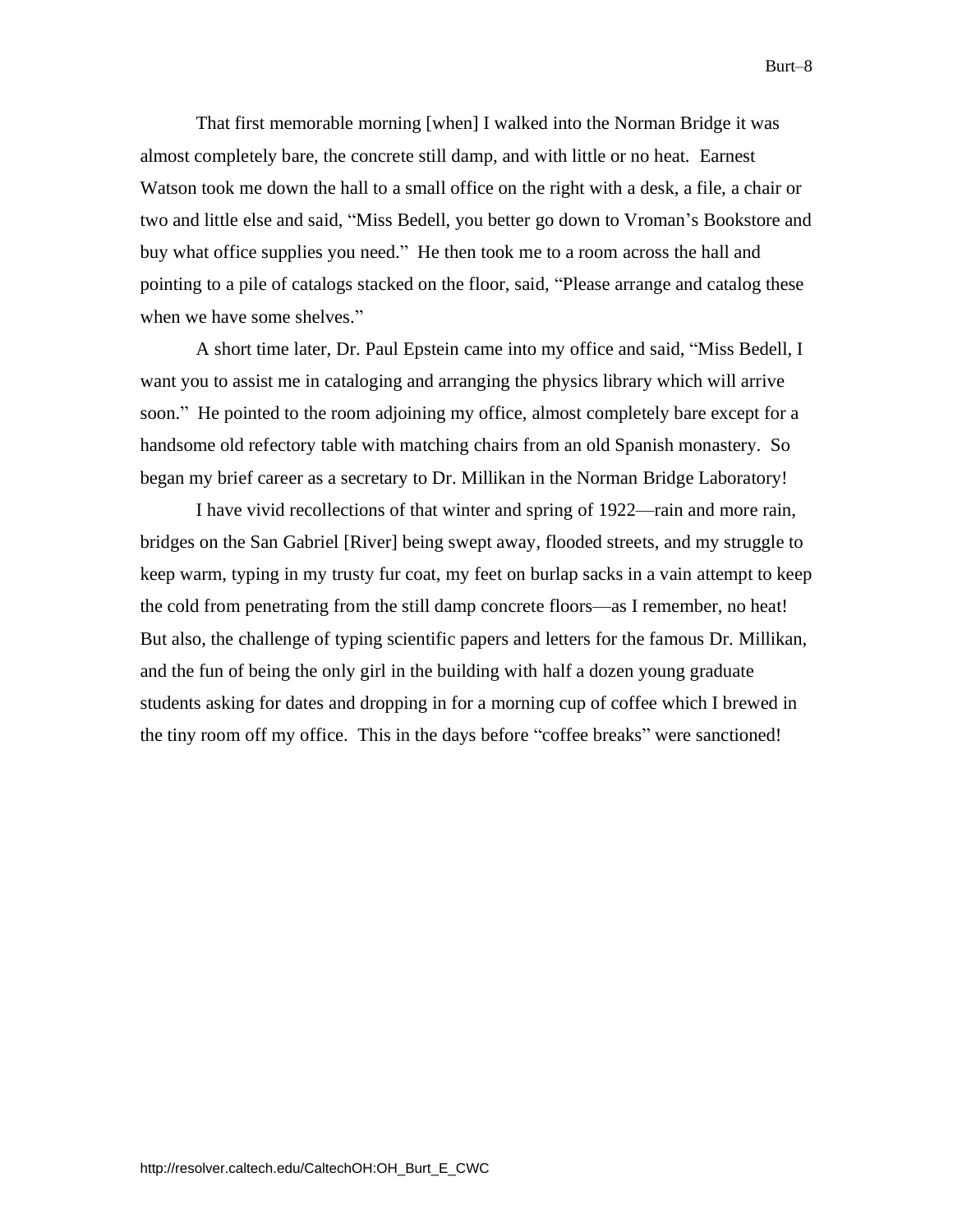<span id="page-14-0"></span>One sunny spring day, the Norman Bridge Laboratory was formally dedicated in ceremonies on the steps of the Laboratory attended by Dr. Norman Bridge himself. One day all the staff of the laboratory, including Dr. Millikan and Dr. H. A. Lorentz, gathered on the steps for a photograph which, I think, still hangs on the landing of Norman Bridge between the first and second floors. It is easy to spot me in the photograph—the only girl. The beautiful collie dog in the front belonged to Bob Burt, my future husband. [The dog's] name was Buddy.



**Eleanor Bedell here with Caltech's physics faculty, March 1922 Seated in center, visiting lecturer Hendrik A. Lorentz** 

The poppy fields of Altadena burst into bloom. You who have come in recent years have no idea of the blaze of poppy fields from Pasadena when they were in bloom, miles of them. We took the old Mt. Lowe incline from Rubio Canyon near the top of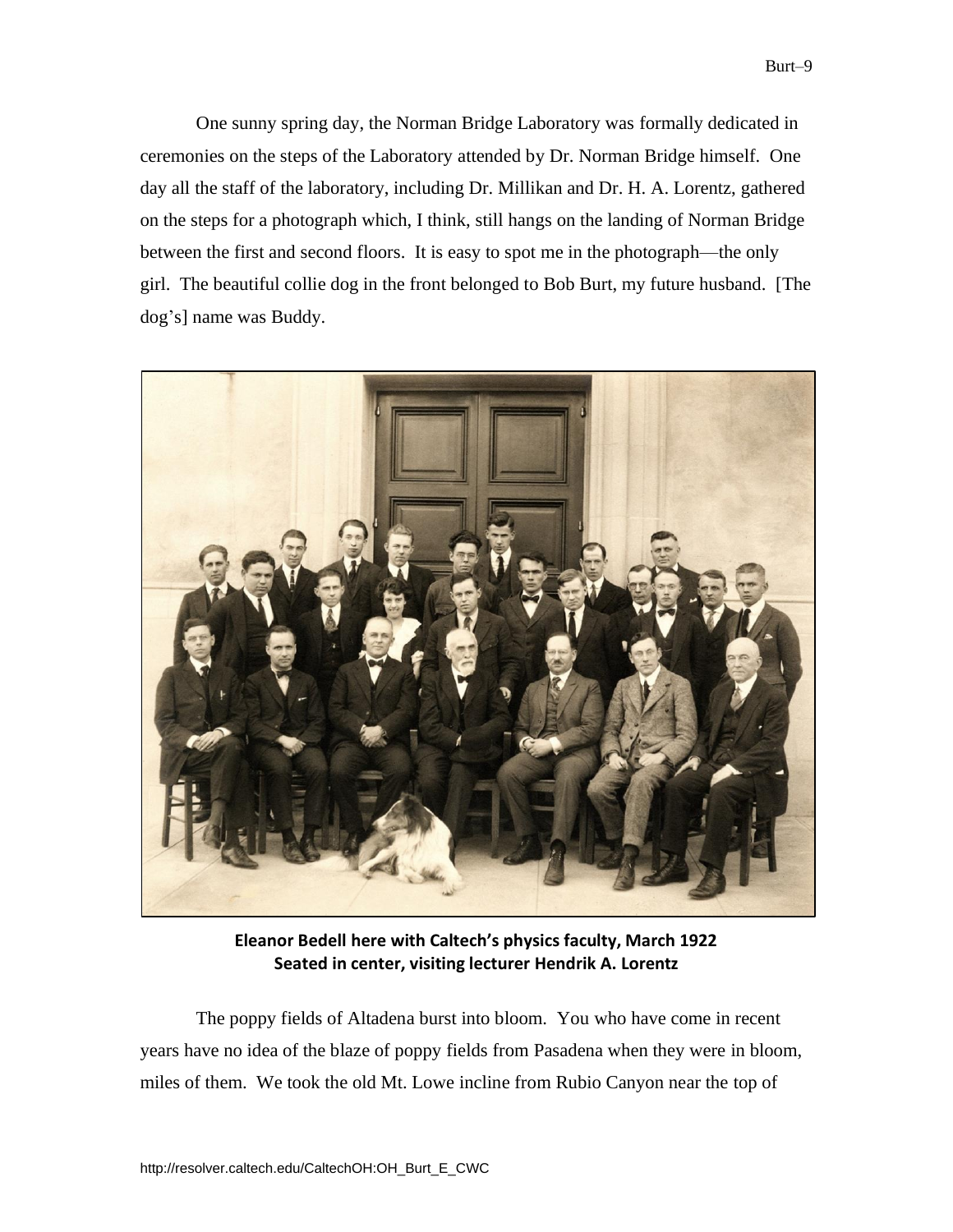Lake Avenue, changed to an electric trolley car and wound over canyons—often on a [trestle] hanging over the cliffs which terrified this eastern tenderfoot—to the Alpine Tavern, which later burned down, and then hiked several miles to the top of Mt. Lowe.

Another day Bob Burt and I took the [Pacific Electric's] Big Red Car [trolleys] to Azusa, walked to the stage station at the mouth of San Gabriel Canyon and took the stage, an old four wheel farm wagon with high seats to keep passengers' feet out of the water during the frequent river crossings. The water was so high it often came up to the floorboards and the horses' bellies. Rattlesnakes were just coming out from hibernation, and they *really* frightened me. After a long, hard trip up and back down the San Gabriel Canyon, I was delighted to accept a lift back to Pasadena in the auto of a fisherman we met on the stage. I still remember sinking into that comfortable seat! I don't think I could have made it otherwise.

We thought nothing of driving to Venice for an evening of dancing on the old Venice Pier and a ride on the scary Ferris wheel or an evening of fun and games on the old Long Beach Pike. These with my various dates, graduate students most of them from the Physics Department, but all of them from Caltech. One chilly evening in March, one of the graduate students invited me to drive down to the Pike in his open touring car. Being an Easterner, I forgot just how cold you can get on a chilly March evening in an open touring car. I wore my blue cape which was inadequate to say the least. By the time we reached the Long Beach Pike—called the Fun Zone—I was frozen. My date walked me up and down the full length of the Pike, never even asking me to go in for a cup of hot chocolate—and I being too polite to ask for it. We drove all the way back to Pasadena in near freezing weather. When I remember that my Bob received only \$900 a year as a Caltech research fellow, and others received only \$600, I don't wonder that our evenings' entertainment was inexpensive!

Bob Burt had acquired a stripped-down Stanley Steamer. Now, with the energy crisis [oil crisis of 1978], the Stanley is again in the news. One night he invited me to drive with him to the top of Lake Avenue to see the lights of the city below us. Conveniently, he had to stop to get more steam in the boilers. Residents apparently complained to the police about us and up drove a police car, questioned us, and told us to drive ahead of them all the way back to Caltech! They wouldn't believe us! An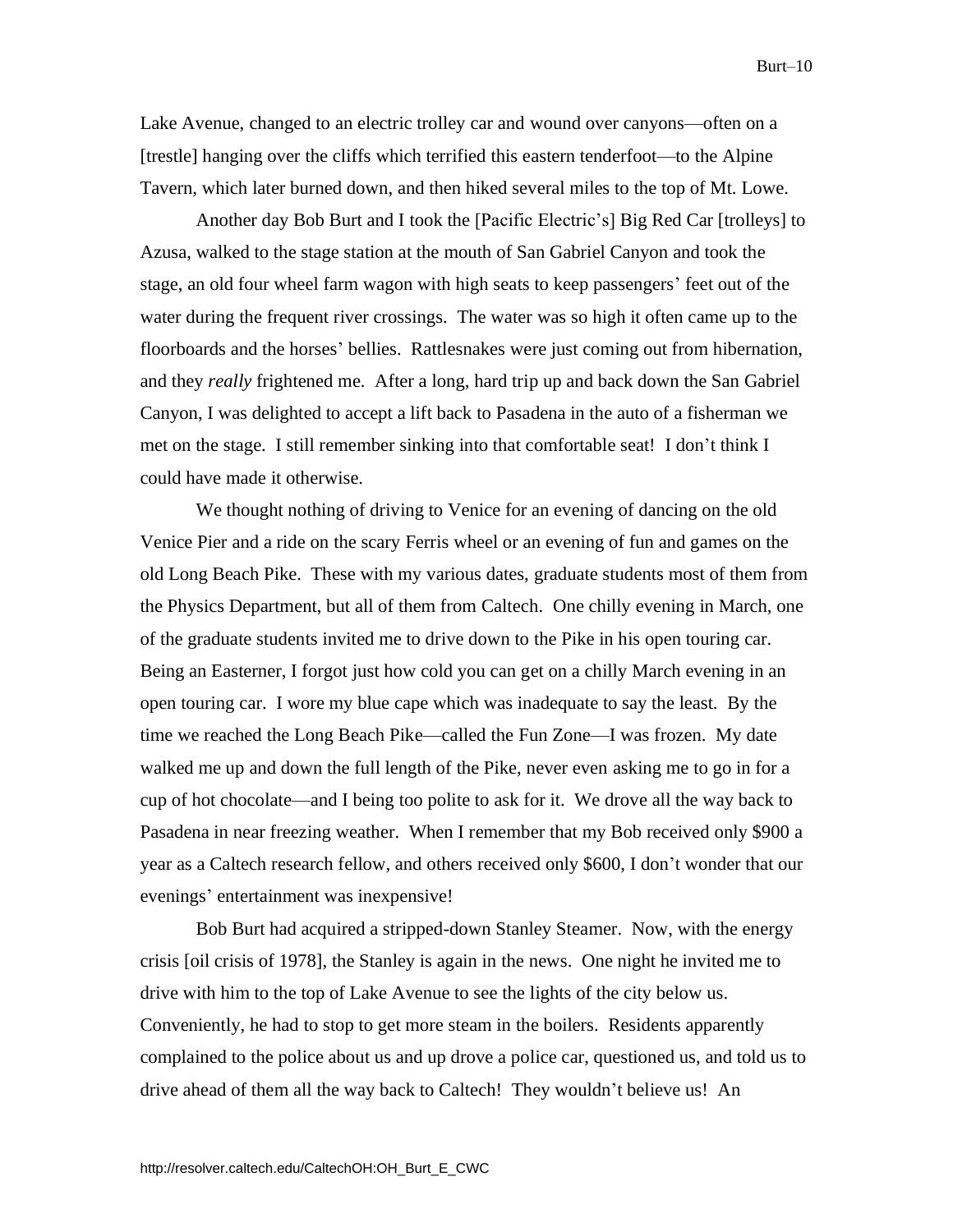Burt–11

<span id="page-16-0"></span>ignominious ending to our evening in the Stanley Steamer! One time, Bob was taking another girl in his Stanley when it sprung a leak in the fire box, flooded with steam and coasted down across Colorado [Boulevard] in a cloud of steam, pausing only long enough to let out his date as he went. After that, he sometimes borrowed Lewis Mott-Smith's car, complete with "rumble seat," for our drives.

My first introduction to the Women's Faculty Club was a meeting at the home of Mrs. Walter Whitney. I remember some twenty or thirty faculty wives were sitting in a circle with their sewing and knitting. When they broke up for refreshments and all started chatting together, I felt very out of it; but in a moment many of them came over to greet me, and from that time on I felt very much a part of the Faculty Women's Club, meeting always the first Wednesday afternoon except for occasional dinners and special parties.

In June 1922, I left Pasadena to join my family in their Hupmobile [built from 1909 to 1939 by the Hupp Motor Car Company of Detroit] for a rugged camping trip through the National Parks of the West and back to Cornell, where I was married in June 1923 in the Cornell University Chapel to Robert Burt. By then I had resigned my job as secretary to Dr. Millikan to become the wife—and, as I soon found out—the permanent secretary of Bob Burt! The Physics Department presented us with a painting by Dr. Jesse DuMond's father, chosen by Mrs. Millikan and Art [Arthur L. ("Maj")] Klein, which we proudly hung over the mantel of our new home, which Bob had built on South Michigan, just across the street from the now Beckman parking lot.

Now I became a real member of the Faculty Women's Club—now the Women's Club—and a year later I became president. It was a year of rewarding work, and lots of fun. As I remember, we continued to meet in private homes for a while. One meeting was under [the] huge spreading English walnut tree in our garden. Elizabeth Swift and Ernest [Swift] lived nearby. So, when I needed to borrow extra chairs or silver, she was glad to lend them. We had some meetings in the basement of Culbertson Hall. It was so noisy with the clatter of dinner dishes and everyone talking at once that Bob, who was then testing acoustic plaster for a number of companies, offered to have the ceiling lined with acoustic plaster. It helped, but, of course, didn't compare with the magnificent Athenaeum where we later moved in 1930.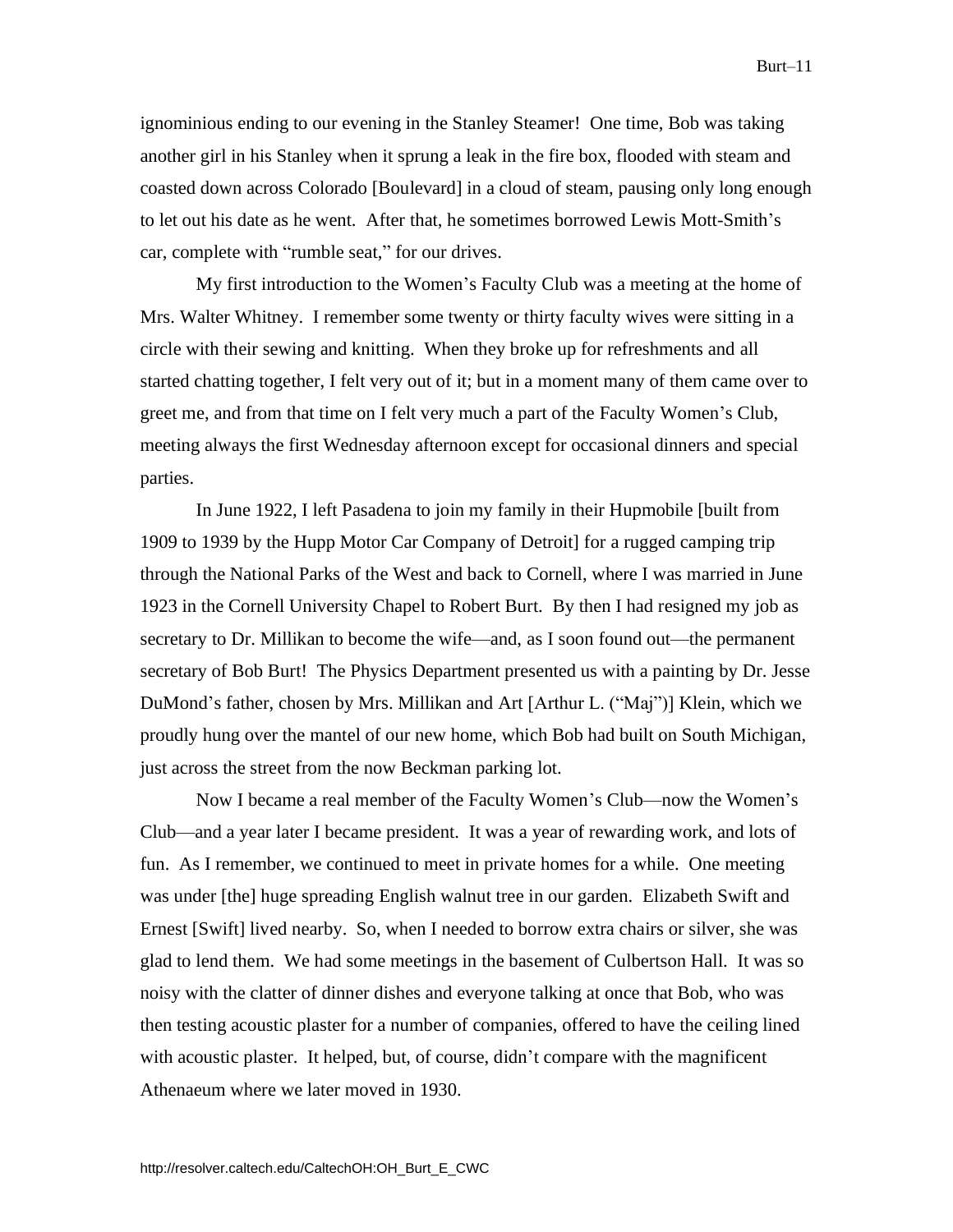<span id="page-17-0"></span>I remember while I was president, the Club had a formal dinner party at the old Maryland Hotel on East Colorado Street where the Broadway [Department Store] now stands [since demolished]. It was in January of 1925 and our son was born in April, so I well remember trying to look slim and unconcerned while I was introducing Dr. Millikan!

One Women's Club party that I will never forget was held in the auditorium of Culbertson Hall. It was a circus party complete with circus posters. Arthur Fleming refused to let us put up posters on the walls, even with Scotch tape; so we managed to tie them up on strings between the columns. He also insisted that we have our lemonade outside the building for fear we would spill some on the floor! In spite of these difficulties, we had a hilarious party—all the staid faculty in circus costume. I remember many clowns, and [electrical engineering professor] Royal Sorensen as the ring master, complete with tails, whip in hand, and huge, sparkling diamond in his shirt.

Our Christmas parties in those days were always lots of fun—games, musical chairs until a few were broken, charades, stunts of all kinds and ending with Christmas carols and pancakes flipped by some of our most dignified professors! They were a traditional, annual event.

When it was suggested to Dr. Millikan that Caltech acquire the large orange grove for sale just east of Caltech on Hill Avenue, to be used for future development and student parking, he replied, "I do not believe in students having cars, and we do not wish to expand!" Famous words of yesterday!

Some of my most exciting memories of the "Roaring Twenties" were our trips during Thanksgiving, Christmas, and spring vacations and summer pack trips into the high Sierras with the graduate students. In those days, pavement pretty well stopped at the city limits. Palm Springs was a crossroads with one small hotel, growing into the famous Desert Inn. The first time Bob went down there with Dr. Noyes, they just camped on the desert next to the old Desert Inn. There was nothing.

The road to Mojave was dirt and sand. Red Rock Canyon was a sandy one-track road where cars could not pass without getting out of one rut and then the driver must check to see whether the other car made it back onto the road.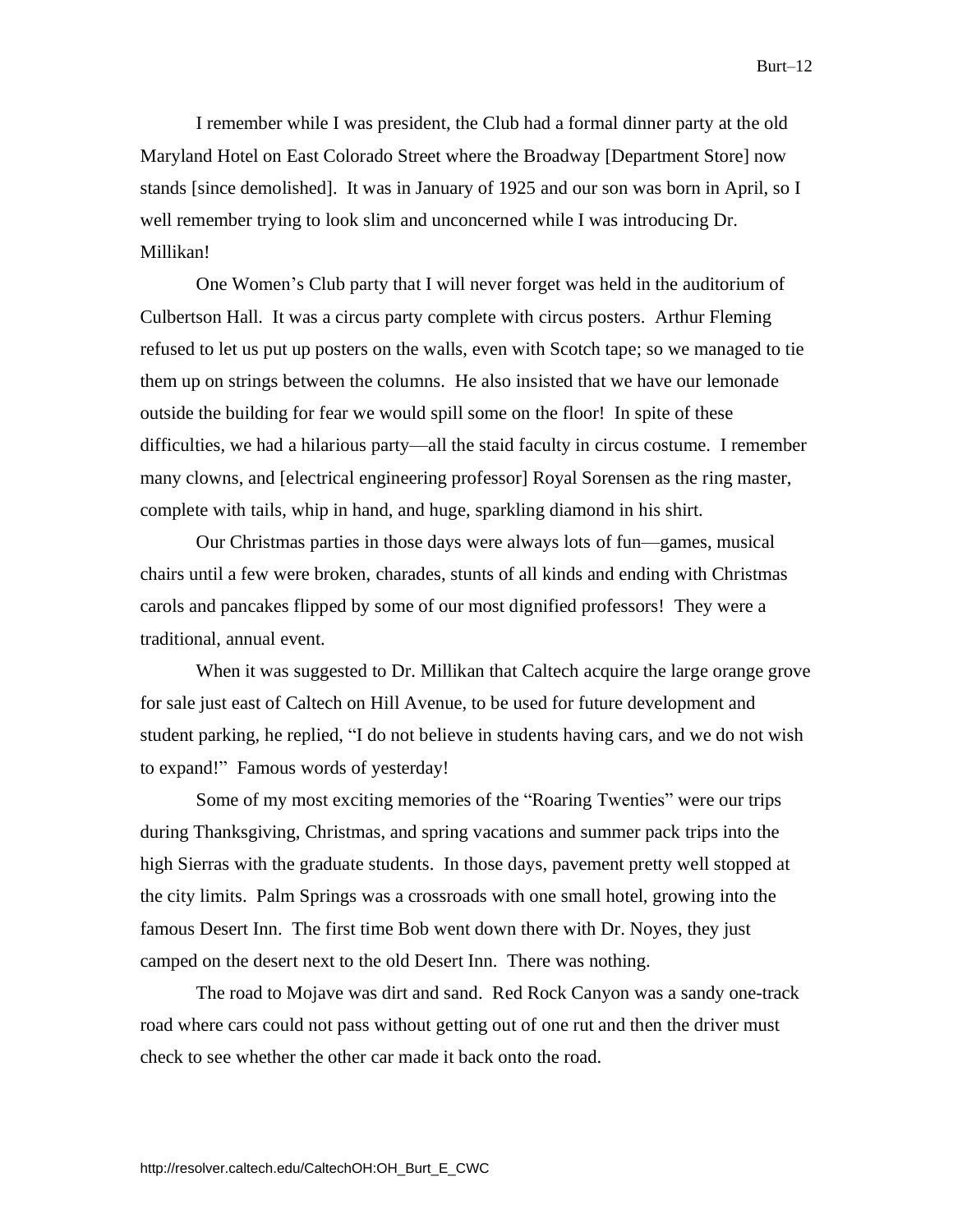In the mid-twenties, Bob came home one day to say that two carloads of the faculty club students were going to attempt Death Valley in their old Model-T Fords—an unheard of trip in those days. Bob didn't think they could make it, so he and I went along in our Buick. Heading east from Mojave, the sand trail sign read, "Do not proceed without adequate supplies of gas, water, and food." How right it was! For three days we followed a dim trail, sometimes getting out to see whether it was a trail or merely a stream bed. For three days, as I remember, we didn't pass one car or see a sign of life except a few jackrabbits and rattlesnakes.

We finally came to a waterhole where two old prospectors were camped with their burros. We also camped overnight at the abandoned old town of Rhyolite. The moon was full, the night windy and cold. I rounded the corner of the old railroad station and came onto a cow—long since dead—leaning against the wall!

Because of the cold, we all decided to lay our sleeping bags on the floor of the railroad station. No sooner had we settled than rats began to run over us. I said nothing, thinking as the only woman in the group I must not scream. Next morning, when the subject of rats was brought up, the others said, "Well, you didn't scream, so we men thought *we* had to keep quiet!"

Finally, we reached Furnace Creek Ranch with a stream of running water where we promptly washed our faces and the dishes which we had been forced to dry-wash for three days. We incidentally had had canned salmon. I don't recommend that if you can't wash your dishes for three days.

Coming out towards Mt. Whitney, we got lost in Wild Rose Canyon and had to backtrack for three hours. The boys with their dried beans were grateful that night for our canned beans. When we came to the Slate Range, the Fords couldn't make it without backing up the grade with the passengers pushing from [the front]. But we had a chance to camp near the famous old gold miner Shorty Harris and listen to his tales. He was almost as famous as Death Valley Scotty, and it was just fascinating.

On a trip to Ensenada, we camped on the edge of a cemetery. Next morning, Lilian Prescott complained of the burros keeping her awake all night. There were about four cars of us. So, the next night, after a gay evening on the town in Ensenada, Ralph Day said he had found just the spot to camp. It was foggy, so all four cars followed him